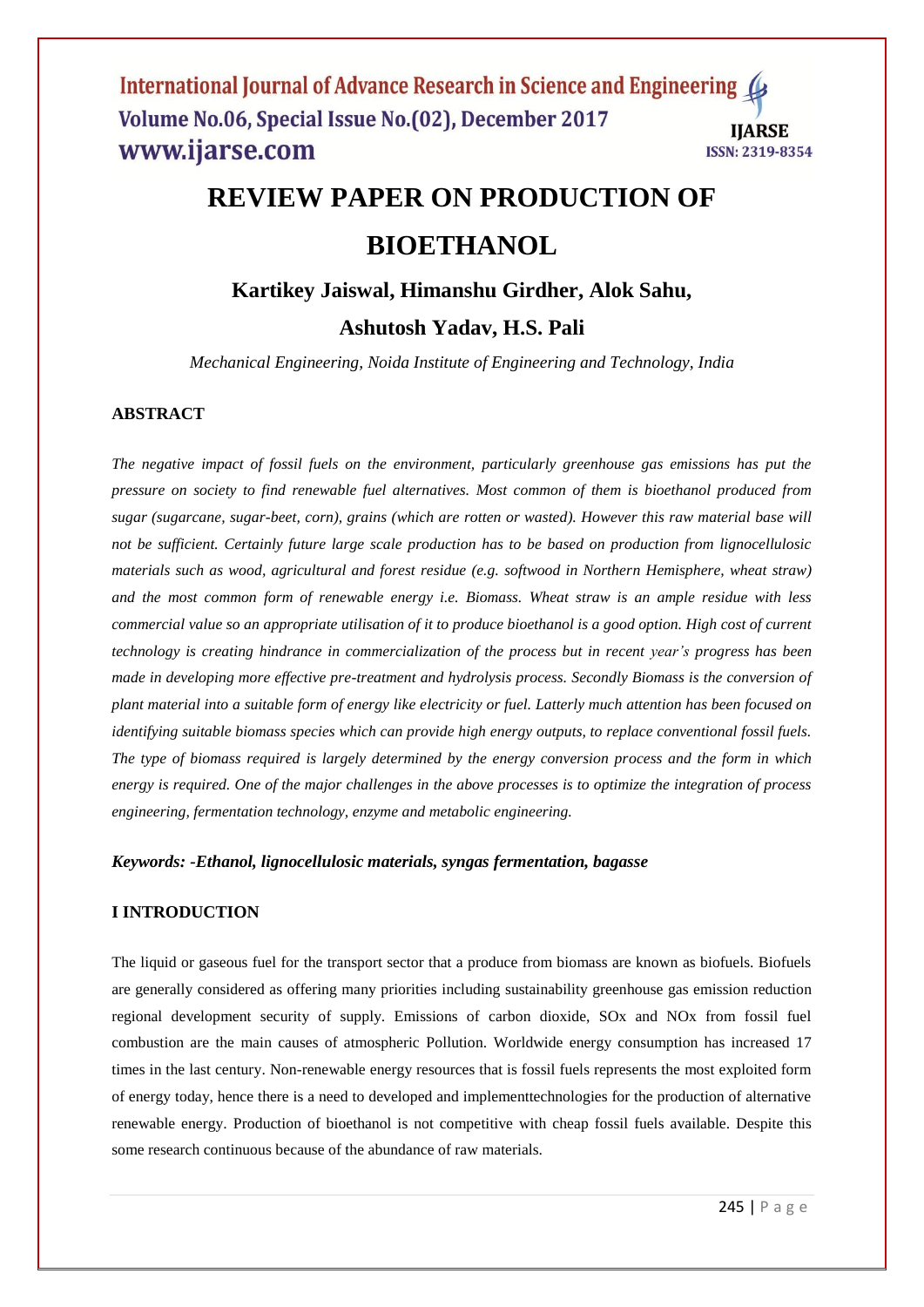# **1.1Bioethanol as Sustainable Fuel***.*

The global demand for energy is increasing sharply, soon energy shortage would be a global problem. Bioethanol isconsidered as an important renewable fuel to partly replace fossil fuels. The world production of bioethanol increased from 50 million  $m^3$  in 2007 to 100 million  $m^3$  in 2012. Brazil and United States represent approx. 80% of the world supply.[1] Bioethanol is typically derived from plant waste, agricultural waste such as crop residue, herbaceous plants, forest residue and animal waste feedstock sources such as wheat, sugarcane, corn, straw and wood. However main problem with the production of bioethanol is that despite the range of feedstock, the raw material availability varies considerably from season to season, as there is no systematic framework. This is the reason why in developing economies food related feedstock is preferably replaced by non-food raw materials such as sweet sorghum or cassava. The use of common biomass could significantly increase the bioethanol production.

# **II METHODS OF PREPARATION OF BIOETHANOL**

#### **2.1 Bioethanol from feedstock**

World faces the progressive depletion of its energetic resources mainly based on non renewable fuels. At the same time energy consumption grows at rising rate.In addition, the intensive utilisation of fossil fuels has led to the increase in the generation of polluting gases released into the atmosphere,which have caused changes in the global climate. The solution to this problem depends on the use of renewable energetic resources such as energy crops and lignocellulosic residues[1]. The utilisation of edible agricultural crops exclusively for biofuel production conflict with food and feed production.Sucrose is a common, naturally occurring carrying carbohydrate found in many plants and plant parts. The molecule is a disaccharide combination of the monosaccharides glucoseand fructose. Sugarcane, sugar beet and sweet sorghum are the main sucrosecontaining feedstocks for bioethanolproduction with feedstock yields of 62 - 74tonnes∙ha−1, 54 - 111 tonnes⋅ha<sup>-1</sup> and 50 - 62 tonnes⋅ha<sup>-1</sup>, respectively, and are mostly exploited in Brazil, India, France and Germany[2].

#### **2.1.1Production from sugarcane**

Main feedstock for ethanol production is sugarcane (saccharumofficinarum) in form of either cane juice or molasses. It is native to warm temperate to tropical regions of South Asia. Aneconomically important forage crop is also used for ethanol production. Molasses, bagasse, rum, being its important products. Sugarcane molasses is composed of 9.8% fermentable sugars, 42% cellulose, 25% hemicellulose, 20% lignin where as energy can consist of 43% cellulose, 24% hemicellulose, 22% lignin[3]. Significant amount of sugarcane bagasse remain after juice is pressed from stalks. The amount of bagasse available from 1 tonne of sugarcane ranges between 25 and 300kg[3]. Bagasse also offers many advantages for use in the bioconversion process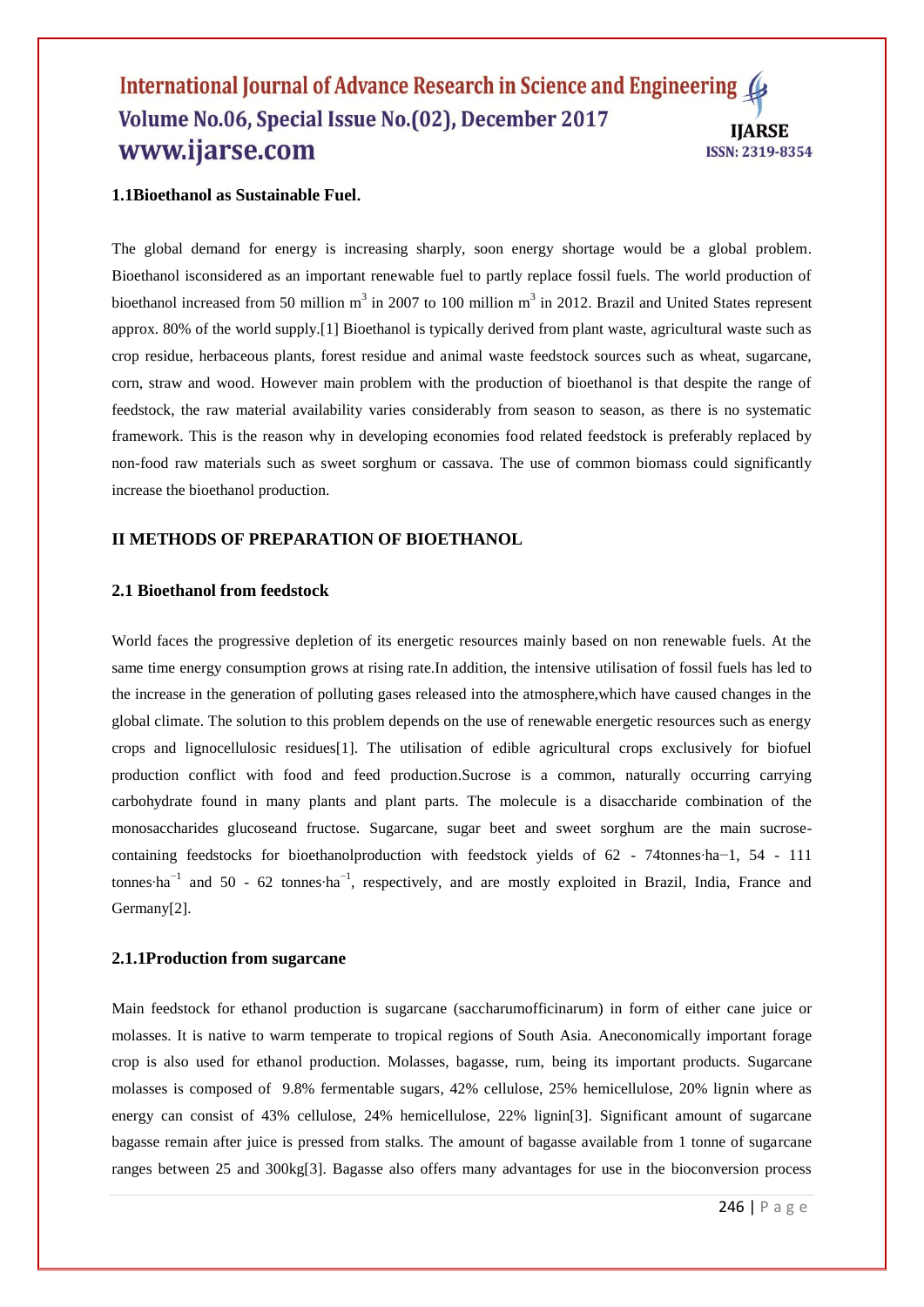using micro-organism due to its relatively low ash content (4.8%)[4]. The most employed microorganism Saccharomyces cerevisiae due to it's capability to hydrolyse cane sucrose into glucose and fructose, to easily assimilable hexoses.Among bacteria, the most promising microorganism is Zymomonasmobilis, which has a low energy efficiency resulting in a higher ethanol yield (up to 97% of theoreticalmaximum). However, its range of fermentable substrates is too narrow (glucose, fructose and sucrose).

The Melle-Boinot process is the typical Batch and semi-continuousprocess for ethanol production by batch fermentation. This processcomprises the weight and sterilization of feedstock, followed by the adjustment of p<sup>H</sup>.The produced wine is decanted, centrifuged and sent to ethanol separation stage, whereas the yeasts are recycled to the fermentation. Fed-batch culture implies low levels of substrate concentration during the course of fermentation, while ethanol isaccumulating in the medium.In continuous fermentation process have allowed the implementation of more cost effective process. These have several advantages compare two conventional batch process mainly due to the reduced construction cost of the bioreactors, lower maintenance and operation requirements, higher productivities. For this reason, 30% of ethanol production in Brazil employ continuous fermentation process. The stability of the culture is an important issue regarding continuous fermentation[1].

#### **2.1.2 Production from sweetsorghum**

Crop plants are one of the renewable energy resources which can be used as a feedstock for biofuel production[5].The juice extracted from the fresh stem is composed of sucrose, glucose, and fructose and can therefore be readily fermented to alcohol. The solid fraction left behind, the so-called bagasse, is a lignocellulosic residue which can also be processed to ethanol.[6] It is the only crop that provides grain and stem that can be used for sugar, alcohol, syrup, jaggery, fodder, fuel, bedding, roofing, fencing, paper and chewing. Sweet sorghum juices usually contain approximately 16–18% fermentable sugar, which can be directly fermented into ethanol by yeast.It has higher tolerance to salt anddrought comparing to sugarcane and corn.

Sweet sorghum juices usually contain approximately 16–18% fermentable sugar, which can be directly fermented into ethanol by yeast.Sweet sorghum is currently being looked for the production of bioethanol due to its several advantages over other crops: 1. It contains large amounts of sugars in its stalk that are directly fermentable, 2. It has a short growing period of 4–5 months, 3. It not only tolerates drought but also grows in colder regions of the temperate zones and hence has wider growing areas. 4. The whole plant (grain,stalk juice and lignocellulosic biomass) can be used for fuel ethanol production. Previous barriers to commercialization of sweet sorghum to ethanol have primarily been the high capital cost involved in building a central processing plant that may be operated only seasonally[5].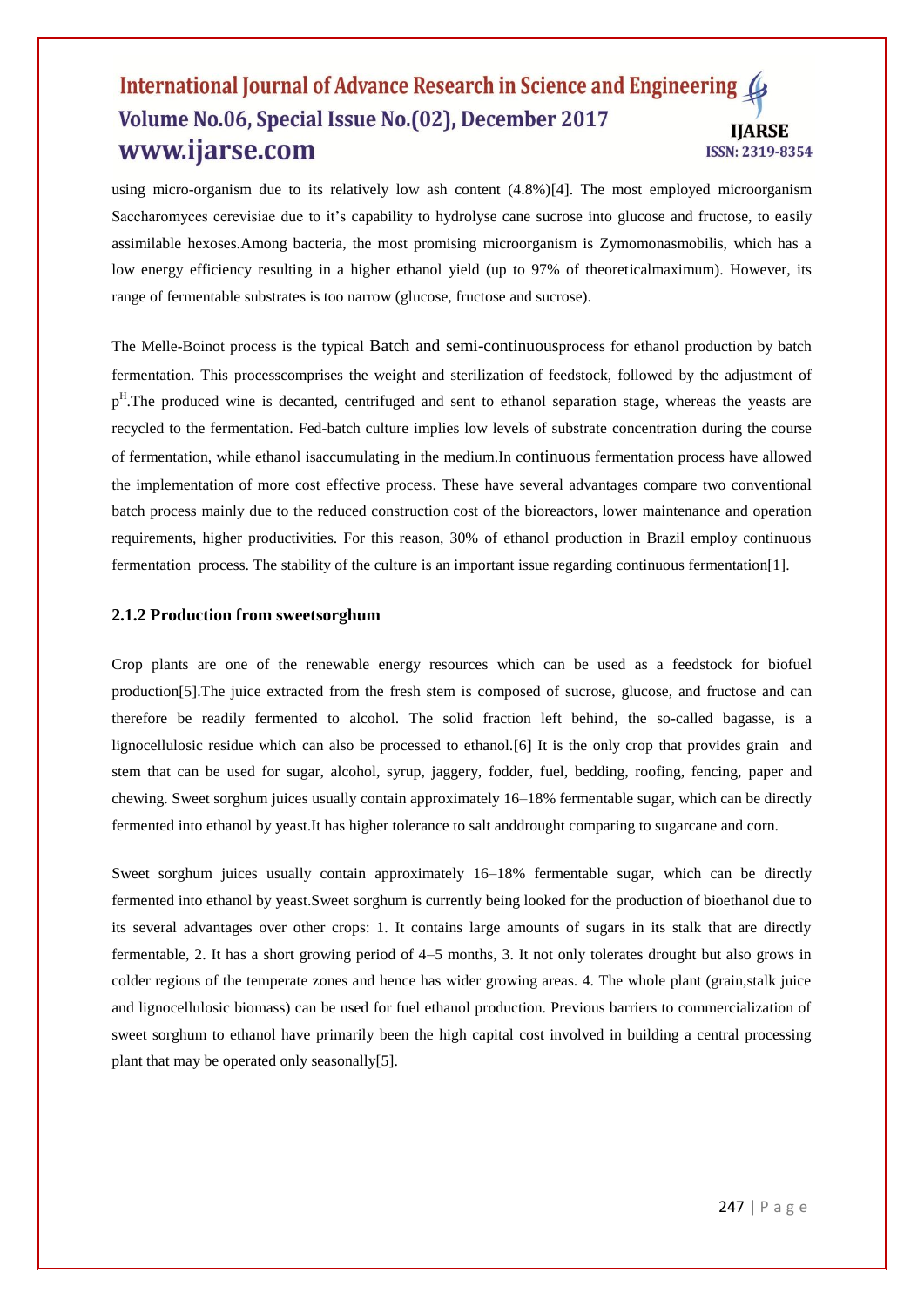#### **2.1.3 Starch containing feedstock for bioethanol production**

Starch or amylum is a polymeric carbohydrate consisting of a large no. of glucose units joined by glycosidic bonds. This polysaccharide is produced by most green plants as an energy store. It is the most common carbohydrate in staple foods like wheat, maize, rice, cassava. In industry, starch is converted into sugars or fermented to produce ethanol[3]. Starch exists as insoluble, partially crystalline granules in the endosperm of the corn kernel. Starch cannot be metabolized directly by yeast, but must first be broken down into simple six carbon sugars prior to fermentation. To accomplish this conversion, the  $p<sup>H</sup>$  of the mash is adjusted to 6.0[7].Corn, wheat and cassava are the most employed starch-containing feedstocks in bioethanol production in North America, Europe and tropical countries. The conversion of starch-containing feedstock to obtain fermentable sugars is mainly comprised of three operations which are: (i) milling, (ii) liquefaction and (iii) saccharification using enzymes.

#### **2.1.3.1 Production from corn**

Corn is milled for extracting starch, which is enzymatically treated for obtaining glucose syrup. Then, this syrup is fermented into ethanol. There are two types of corn milling in the industry: wet and dry[1].Today, most fuel ethanol is produced from corn by either the dry grind (67%) or the wet mill (33%) process. The key distinction between wet mill and dry grind facilities is the focus of the resourcing. In the case of a dry grind plant, the focus is maximizing the capital return per gallon of ethanol. In the case of a wet mill plant, capital investments allow for the separation of other valuable components in the grain before fermentation to ethanol [7].

#### **2.1.3.2 Production from cassava**

Cassava represents an important alternative source of starch not only for ethanol production, but also for production of glucose syrups.Ethanol production from cassava can be accomplished using either the whole cassava tuber or the starch extracted from it. The production of cassava with high starch content (85–90% dry matter) and less protein and minerals content is relatively simple. Cassava starch has a lower gelatinization temperature and offers a higher solubility for amylases in comparison to corn starch. However, it is considered that cassava ethanol would have better economic indicators if the whole tuber is used as feedstock, especially when small producers are involved. Fuel ethanol production from whole cassava is equivalent to ethanol production from corn by dry-milling technology. The farmers send the cassava roots to small chipping factories where they are peeled and chopped into small pieces. The chips are sun-dried during 2–3 days. The final moisture content is about 14% and the starch content reaches 65%. The first step of the process in the distillery[1].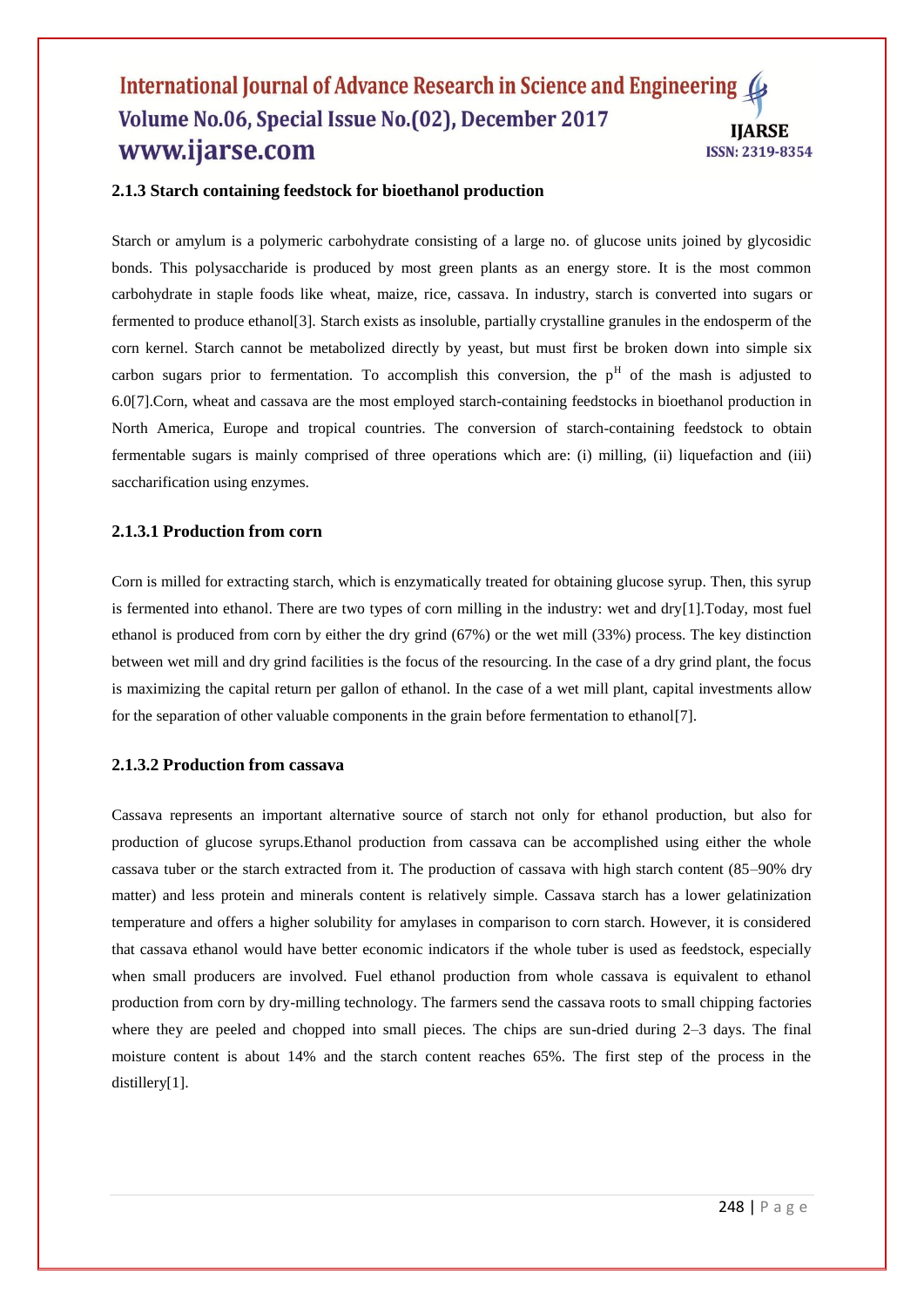# **2.1.3.3 Production from wheat straw**

Wheat straw is an abundant agricultural residue with low commercial value. An attractive alternative is utilization of wheat straw for bioethanol production. However, production costs based on the current technology are still too high, preventing commercialization of process. In recent year's progress has been made in developing more effective pre-treatment and hydrolysis processes leading to higher yield of sugars[8].

#### **2.2 Production of bioethanol from lignocellulose:**

Ethanol is produced from various lignocellulose material such as wood, agriculture and forest residue are the potential to be a valuable substituent for, or complement to gasoline.Lignocellulose consists of three main components: cellulose, hemicellulose and lignin first two of them consist of chain of sugar molecules. These chains can be hydrolysed to produce monomeric sugars some of which can be fermented using ordinary baker's yeast [9]. Ethanol can be produced from lignocellulose materials in various ways. All processes comprise the same main components: hydrolysis of hemicellulose and the cellulose to monomer sugar, fermentation and product recovery and concentration by distillation. Some Process are more or less the same, independent of the hydrolysis method used. For example, enzyme production will be omitted in an acid hydrolysis process[10].

#### **2.3 Production of bioethanol from syngas fermentation**

Syngas fermentation is a hybrid thermochemical/biochemical platform that takes advantage of the simplicity of the gasification process and the specificity of the fermentation process to deliver ethanol and potentially other chemicals. Biomass is converted to ethanol through the thermochemical platform, i.e., gasification and the biological platform, i.e., fermentation in syngas fermentation. Energy-rich biomass and waste materials are converted by gasification to syngas, which consists of CO,  $H_2$  and CO<sub>2</sub>. These gases are then converted to ethanol and other chemicals by acetogenicautotrophic microbes. These microorganisms, "possess a very valuable (trait)" have "the ability to grow in strict autotrophy" and "to produce added-value compounds" [15].Syngas fermentation is an indirect conversion process for the production of alcohols, organic acids and other products. Unlike hydrolysis fermentation processes, syngas fermentation is referred to as an indirect fermentation because the feedstocks are not directly fed in the fermentor to form products. Feedstocks are first gasified into syngas, which is then cleaned and cooled before it is fed into the fermentor to make products. Nonfood based feedstocks such as agricultural residue, municipal solid wastes, energy crops, coal, and petcoke can be gasified to produce syngas[16].

### **III PROPERTIES OF BIO ETHANOL**

The various properties of the fuel are density, API gravity, viscosity, flash and fire point, cloud point, heat of combustion and distillation. Various apparatus are employed in the determination of fuel properties. Bioethanol has a higher octane number, broader flammability limits, higher flame speed and higher heats of vaporization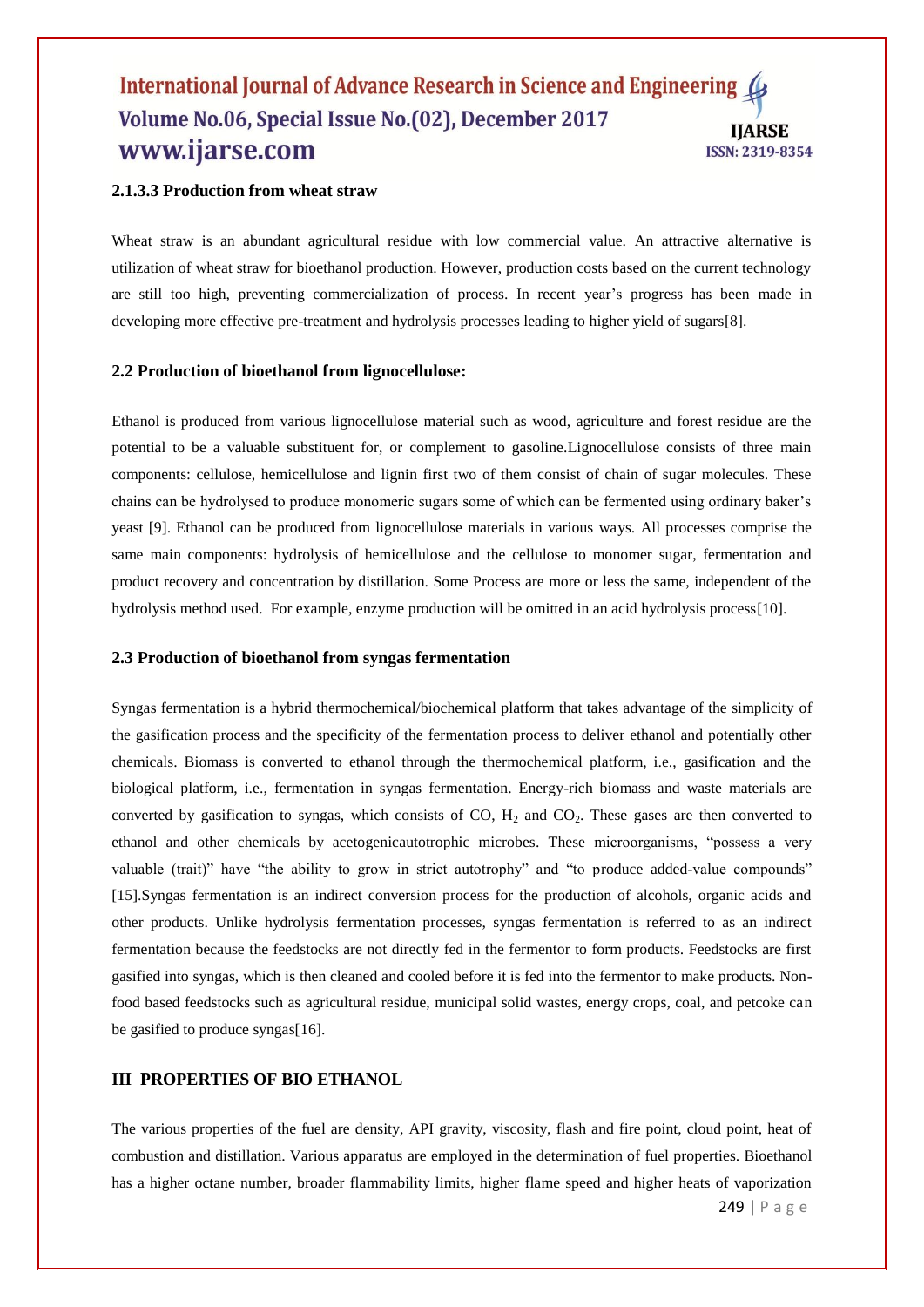then gasoline. These property allows for the higher compression ratio, shorter burn time and learner burn engine in an IC engine[13]. Limitations of bioethanol includes its lower energy density then gasoline (bioethanol has 66% of the energy then gasoline has), its corrosiveness, low flame luminosity, lower vapour pressure miscibility with water, and the toxicity to ecosystem[14].

The presence of oxygen in bioethanol improves combustion and therefore reduces hydrocarbon, carbon monoxide, and particulate emissions; but oxygenated fuels also tend to increase nitrogen oxide emissions. Bioethanol is appropriate for the mixed fuel in the gasoline engine because of its high octane number, and its low cetane number and high heat of vaporization impede self-ignition in the diesel engine. So, ignition improver, glow-plug, surface ignition, and pilot injection are applied to promote self-ignition by using diesel– bioethanol blended fuel [15].

Biofuel sources are geographically more evenly distributed than the fossil fuels; thus, the sources of energy will, to a larger extent, be domestic and provide security of supply. Lignocellulosic raw materials minimize the potential conflict between land use for food (and feed) production and energy feedstock production. The raw material is less expensive than conventional agricultural feedstock and can be produced with lower input of fertilizers, pesticides, and energy. Biofuels from lignocellulose generate low net greenhouse gas emissions, reducing environmental impacts, particularly climate change. Biofuels might also provide employment in rural areas

# **IV APPLICATIONS**

Ethanol (alcohol) has been known to mankind for more than 2000 years. In recent centuries alcohol is used in a wide variety of applications. (1) Liquor industry is the most important outlet for high quality fermentation alcohol. It is marketed to liquor manufacturers at 96% strength and they process it down to 43% at which it is bottled (2) Ethanol is used as a transport fuel to replace gasoline. (3) As a fuel for power generation by thermal combustion as a fuel in co-generation system.

#### **V CONCLUSION**

The massive utilization of fuel ethanol in the world requires that its production technology be cost-effective and environmentally sustainable. In particular, ethanol production costs should be lowered. For current technologies employed at commercial level, the main share in the cost structure corresponds to the feedstocks (above 60%) followed by the processing expenditures. In general, the use of sucrose-containing materials as cane molasses allows producing ethanol with the lowest costs compared to the starchy materials (mostly grains). Particularly, although the ethanol yield from corn is higher than that from sugarcane, the lower annual yield of corn per cultivated hectare makes it necessary to use larger cropping areas. On the other hand, the lignocellulosic biomass represents the most prospective feedstock for ethanol production. The availability and low cost of a wide range of lignocellulosic materials offer many possibilities for the development of bio-industries that could